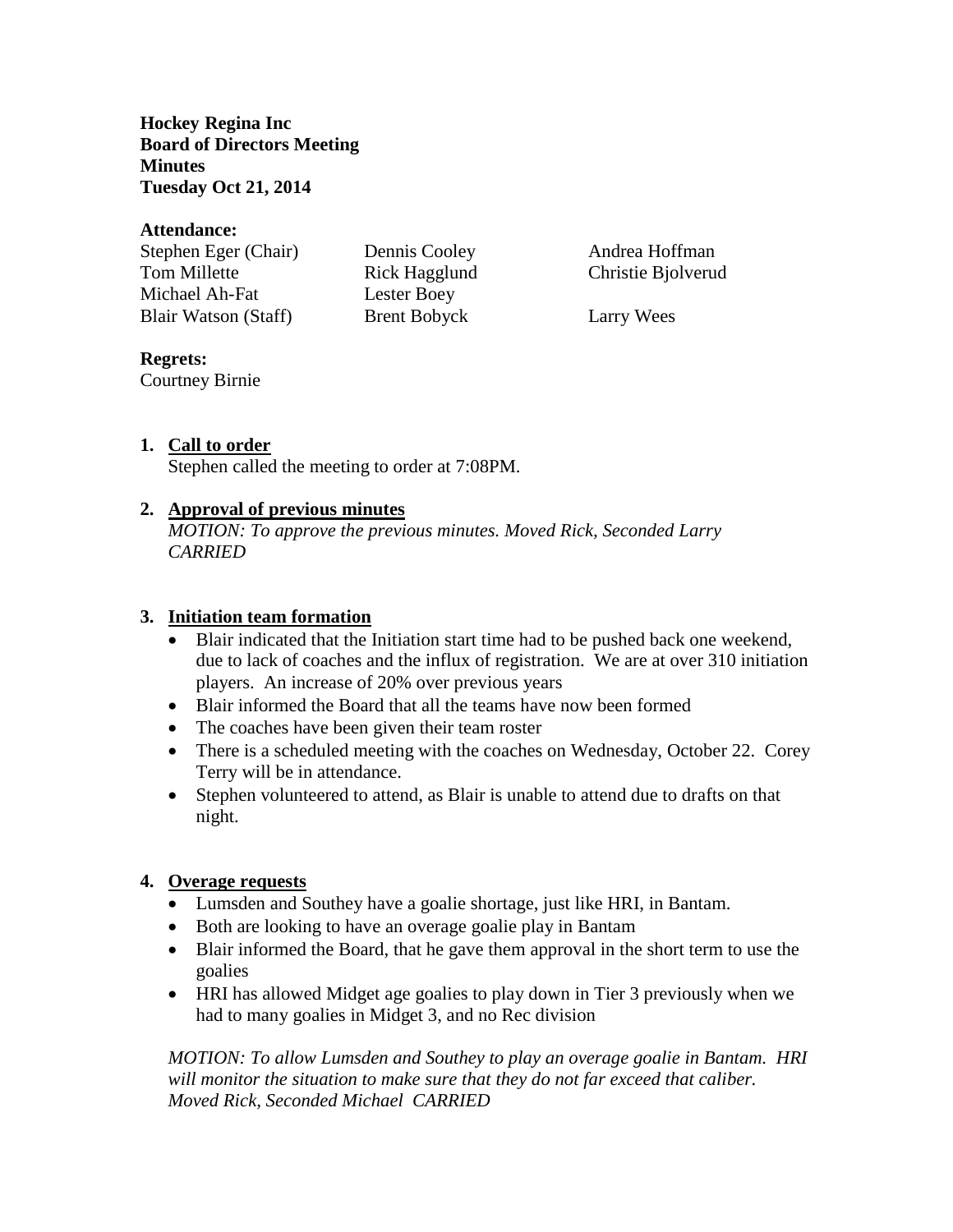# **5. Midget female**

- There are 22 skaters for the Midget club team.
- This is too many for 1 team, not enough for 2.
- What is being done is to split and register 2 teams; one in Midget female (SSFHL), one in the Rec division.
- The Rec division team would AP up to the Midget female team.
- Their registration fee would be based on the number of games that they played on the Midget Female team.

### **6. Midget Tier 3 goalies**

- There are currently 70 skaters and 11 goalies in Midget tier 3.
- The options are 4 teams of 17/18 skaters or 5 teams of 14 skaters
- From past experience, Blair and Larry indicated that 14 skaters at Midget Tier 3 would be too few based on other commitments.

 Any goalies not selected in Tier 3, would be placed in the Rec division *MOTION: To form 4 teams at the Midget Tier 3 level. Moved Rick, Seconded Larry CARRIED*

# **7. "New" Mangers Package**

- The communication committee put together a new managers package
- The main focus of the handout would be the Initiation and Novice divisions
- Christie indicated that the communication committee would be putting together an on-line mid-season survey/ coach feedback.

## **8. Independent coaches expenses**

- There was discussion on independent coaches expense and how they are handled.
- Blair indicated that it is covered in the HRI regulations (E.20)
- Tom, said that on his son's Midget 1 team there is no issues in paying for expenses for travel, meals, etc
- The total cost to a family would be apprx \$40, which is very cheap for someone to volunteer their time
- It was noted that this has been addressed previously, and if someone wishes they can bring it up at the AGM

## **9. Strategic Planning**

- For the new people, Stephen did a recap of the strategic planning process the Board did previously
- He has talked to the moderator and he has agreed to offer up his services at the committee level. Christie and Andrea indicated that the communication and female committee would be willing to take that offer.